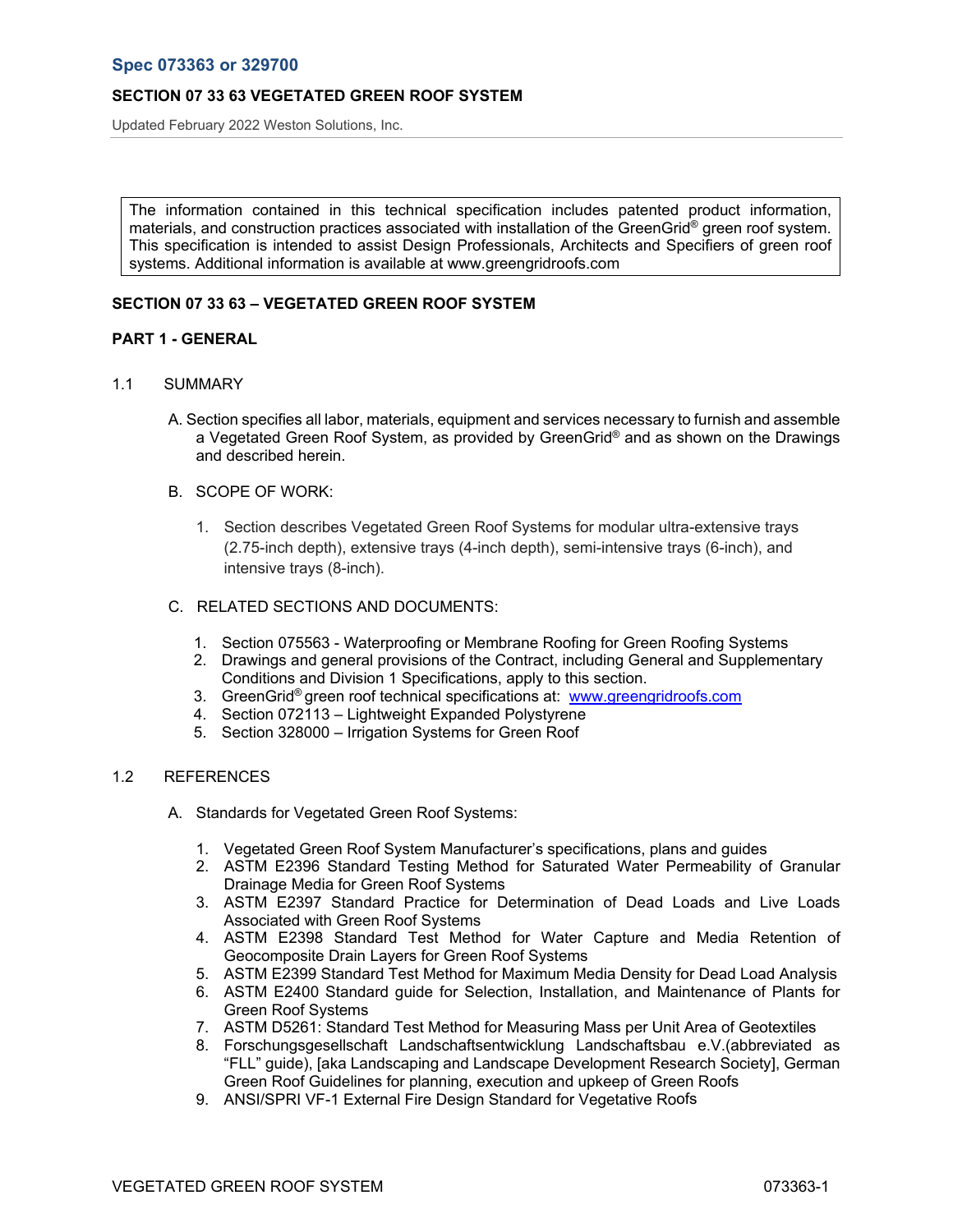Updated February 2022 Weston Solutions, Inc.

### 10. ANSI/SPRI RP-14 Wind Design Standard for Vegetative Roofing Systems

## 1.3 DEFINITIONS

- A. Contract Documents: All specifications and Drawings that collectively describe the requirements for construction of the Project.
- B. Vegetated Green Roof: An area of landscaped planting constructed over a waterproofed substrate and separated from the natural ground by a structure.
- C. Vegetated Green Roof System: The complete system of materials and components which are installed above the waterproofing and result in a vegetated green roof surface.
- D. Ultra-Extensive Green Roof: Specifically designed for lightweight applications where structural requirements are calling for <20lbs/sf. These systems only allow for a limited selection of sedums in temperate climates (Northeast, Upper Mid-Atlantic, Upper Midwest, Pacific Northwest). Irrigation is recommended, and may be required for long term success due to reduced drought tolerance.
- E. Extensive Green Roof: These extensive green roof systems are constructed in shallow soil depths nominal 4-inches with hearty, drought-tolerant plants such as sedums, herbs and groundcovers. In northern climates, extensive green roofs typically do not require permanent irrigation systems. However irrigation may be needed in semi-arid and arid climates. Extensive green roof systems are low-maintenance and typically require occasional weeding or plant maintenance on an annual basis.
- F. Semi-intensive Green Roof: The semi-intensive green roof systems are planted in 6-inch (15.24 cm) depths to support a wider array of plant varieties such as sedums, perennials and ornamental grasses. The semi-intensive systems require more maintenance associated with perennial plantings and often utilize drip-irrigation systems for watering especially in arid or humid climates.
- G. Intensive Green Roof: A complex landscaping ecosystem requiring regular maintenance consisting of soil depths of 8- inches (29.32 cm) or deeper and planted with a wide variety of plant species that may include herbaceous perennials, ornamental grasses, and small shrubs that are suited to the regional climate. Roof top gardens are often assembled using intensive green roof systems. Intensive green roof systems will require irrigation systems in most climates and depending on plantings. Intensive green roof maintenance is more labor-intensive and similar to ground-level landscapes using advanced horticultural care.
- H. Growing Medium or Substrate: An engineered, blended mixture composed of composted organic matter and lightweight, coarse and porous aggregate. The substrate is blended to be lightweight and conducive to vigorous plant growth.
- I. Sedum Tile or Mat: An integrated layer of sedum which covers the entire surface of growing media in the green roof modules. The sedum may be grown in the modules from plugs or cuttings, or alternatively pre-grown in a production field and harvested into tiles or mat and then rooted in the modules.
- J. Green Roof System Installer (or 'Installer'): Company retained to install the green roof system as per a specification or purchase contract.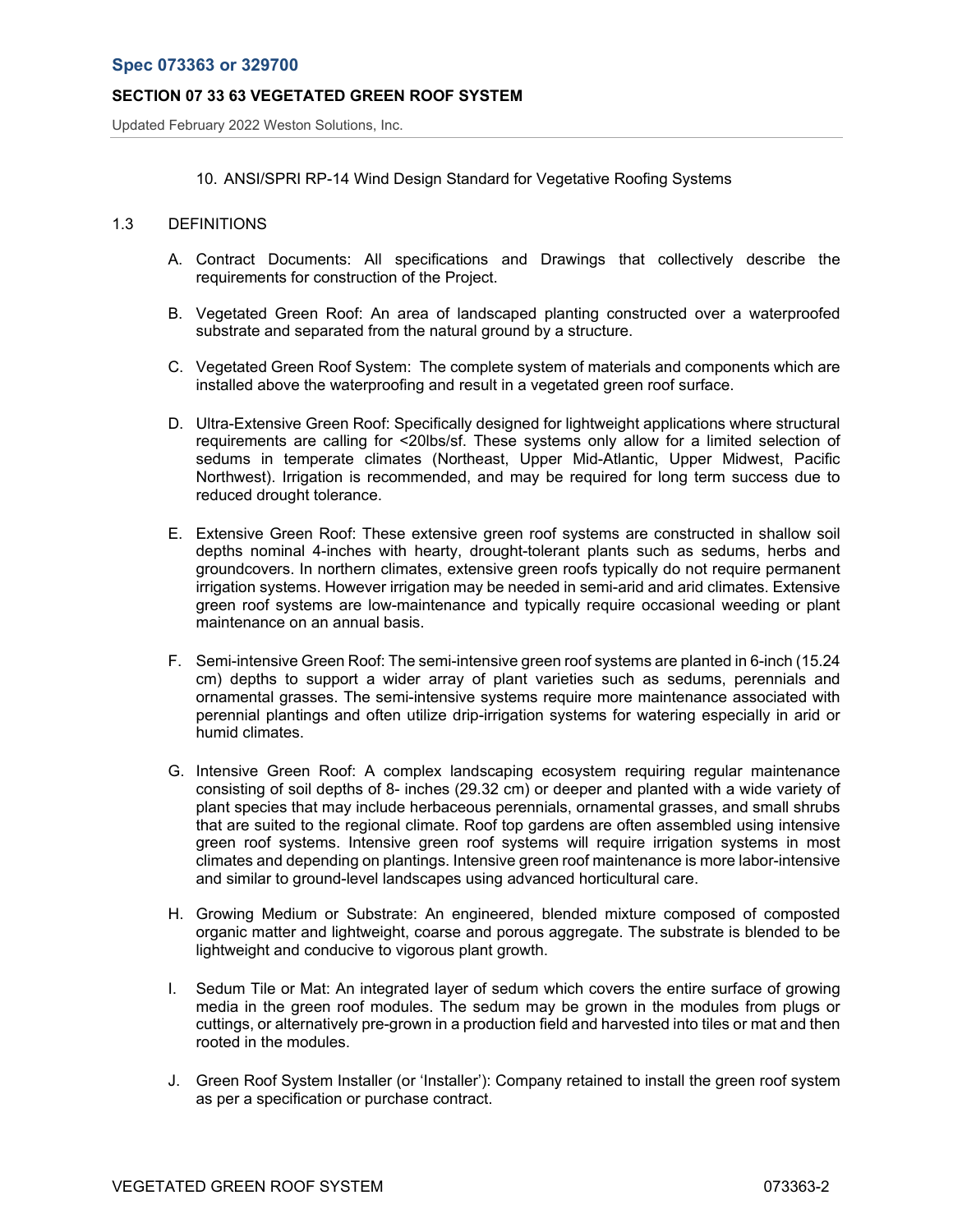Updated February 2022 Weston Solutions, Inc.

- K. Green Roof System Provider: Company (Weston Solutions, Inc.) that is the exclusive owner and manufacturer of the GreenGrid® green roof system and furnishes and delivers the green roof system to the project site.
- L. Waterproofing Provider: Company that provides and/or certifies all materials required for installation of the building/roof waterproofing, furnishes and verifies installation and water tightness and confirms acceptability prior to installation of the Green Roof System.
- M. Polystyrene Insulation: The Green Roof System must be fully supported. On roof surfaces that are uneven or require different profiles, rigid polystyrene insulation can be used beneath the green roof modules.

# 1.4 VEGETATED GREEN ROOF SYSTEM DESCRIPTION

- A. Design Considerations:
	- 1. The plants are grown in a growth media layer contained within a module which is designed to promote drainage and distribute moisture.
	- 2. The weight of the system at Maximum Water Capacity as per ASTM E2399. The green roof system dead load, measured according to ASTM D2397, when added to the weight of the waterproofing system, shall not exceed the maximum allowable dead load for the roof. The Owner, Design Professional, Architect or Specifier shall review and verify the adequacy of the building or structure to support the green roof system in all conditions.
	- 3. The Owner or designated Representative shall verify the integrity of the waterproofing surface prior to installation of the green roof system.
	- 4. Building codes are beyond the purpose and intent of this specification. The Owner, Design Professional, Architect or Specifier shall review applicable federal, state, regional and local building codes in regard to green roof installations and limitations.
- B. Performance Requirements: Vegetated roof covering system shall:
	- 1. Support sedums, herbs, perennials, moss and other vegetated groundcovers as selected by the owner;
	- 2. Provide efficient drainage of moisture that is in excess of that required for the vigorous growth of the installed vegetation;
	- 3. Protect roof waterproofing materials from damage caused by exposure to ultraviolet radiation, physical abuse, and rapid temperature fluctuations
	- 4. Retain moisture in accordance with ASTM E2398.

#### 1.5 SUBMITTALS

A. Shop Drawings: Submit to the Green Roof Provider a scaled plan or Drawing illustrating the green roof layout, location of roof drains, and roof details such as walkways, mechanical equipment, and accessories. Such documentation is required to support the warranty.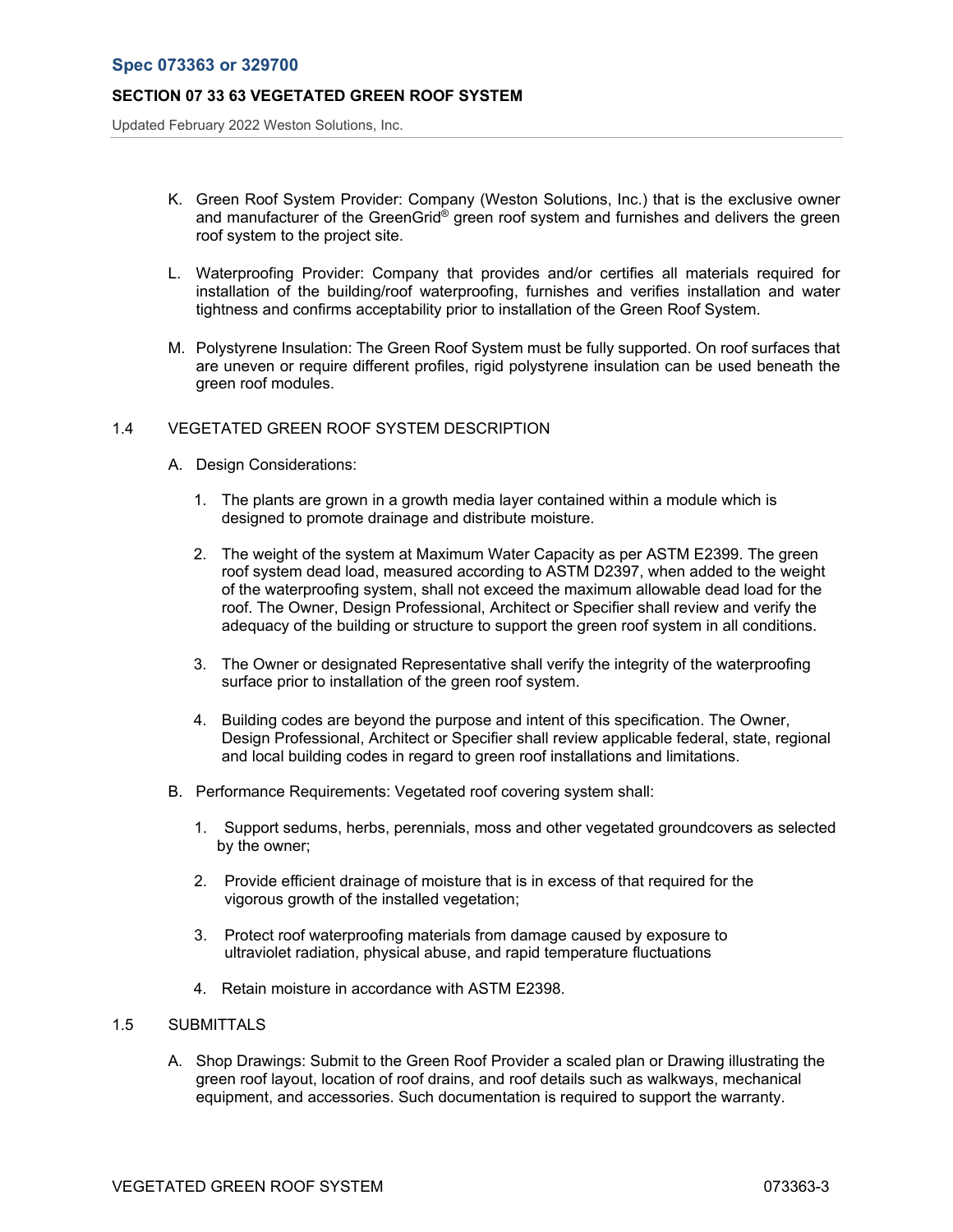Updated February 2022 Weston Solutions, Inc.

- B. Product data for vegetated green roof systems, components with descriptive data, plant lists, technical data bulletins, and specifications, indicating limitations.
- C. Product substitutions or components that vary from the specification shall be submitted in advance for review and approval.
- D. Green Roof Provider Information: Technical product data or bulletins, specifications, LEED<sup>®</sup> submittals, installation guide and maintenance protocols.
- E. Certifications (optional): Verification that Installer is qualified to perform work of this Section.
- F. Warranty: Submit product warranty and insure Owner is registered with Provider.
- G. Maintenance Guide: Written recommendations for maintenance of the vegetated green roof system that describes a maintenance schedule for watering, weeding and plant care.

### 1.6 QUALITY ASSURANCE

- A. Single Source Responsibility: Vegetated green roof components shall be from a single source, the GreenGrid<sup>®</sup> green roof system. Installer may request inspection or oversight during installation from the Green Roof Provider. Plants may be sourced from local commercial nurseries in locations where GreenGrid does not offer pre-grown systems.
- B. There shall be no deviation from this Specification or the Drawings. Installer assumes liability for any deviations from Specifications and/or Drawings.
- C. Installer Qualifications: Installer shall be qualified to install the vegetative green roof system. If Installer does not meet the minimum requirements, Green Roof Provider technical representative shall be present for at least 1 work day to verify training and module handling.
- D. Roofing Inspection: By Owner or designated Waterproofing Provider to verify that the waterproofing surface is approved for installation of the vegetated green roof system.
	- 1. At a minimum, a slip sheet or protection layer (6 ounce non-woven geotextile or equivalent) may be required to protect the work surface and waterproofing warranty. Verify and document the need for a slip sheet or protection layer.
	- 2. Verify existing roof loads and roof load limitations prior to hoisting green roof materials.
- E. Once the green roof installation is complete, an inspection shall be conducted by a technical representative of the Green Roof Installer and/or the Green Roof Provider to verify that the green roof system was installed properly.
- 1.7 PRODUCT DELIVERY, HANDLING, STORAGE, PROTECTION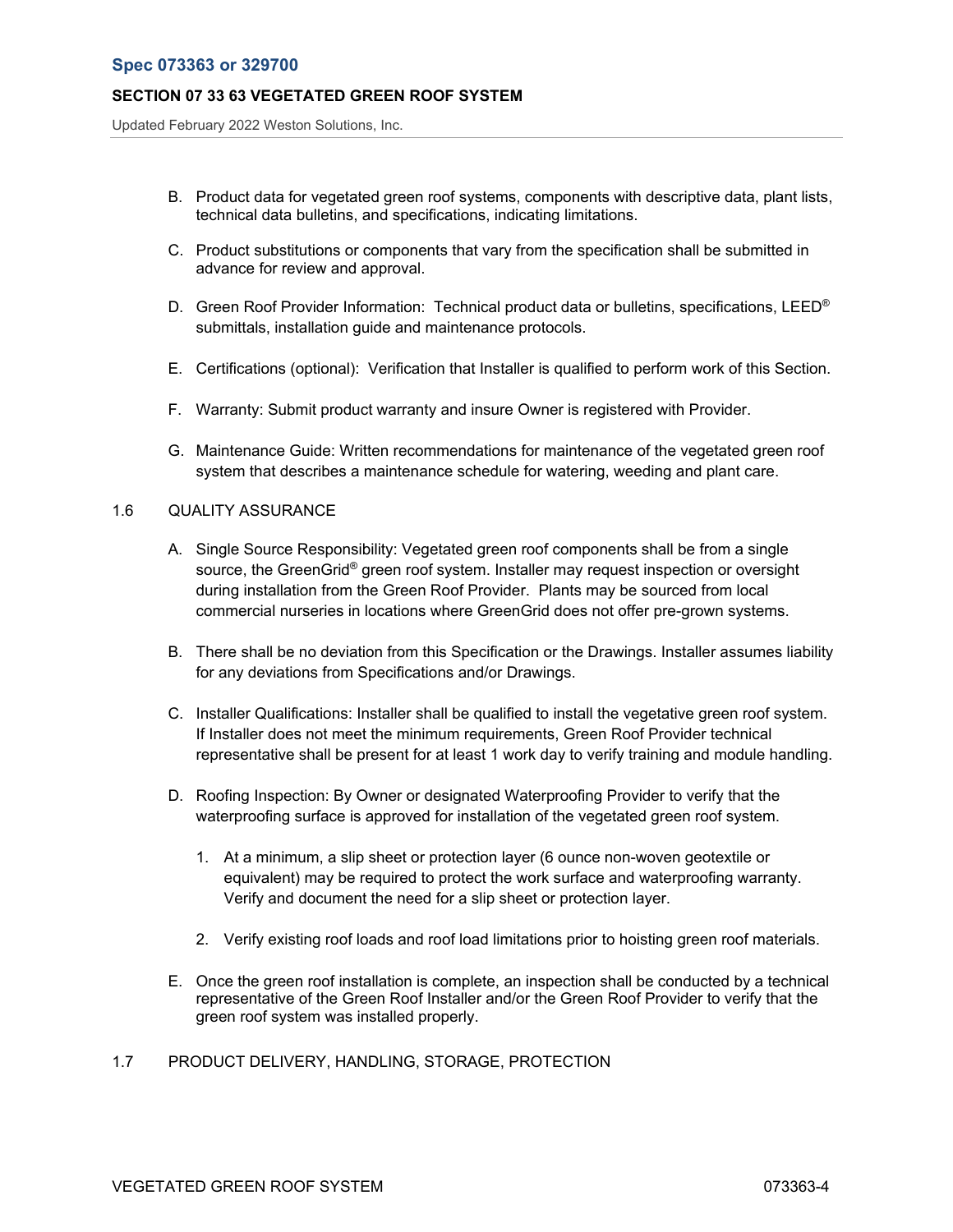Updated February 2022 Weston Solutions, Inc.

- A. Green roof modules are to be delivered in good condition. Green roof modules are to be handled carefully and to prevent damage to the plants. Modules shall have plastic unwrapped (if shipped on pallets) the same day as delivery to avoid plant damage caused by overheating.
- B. Conduct roof top staging of green roof system components after verifying roof loads and acceptable staging areas. Stage green roof modules over plywood panels or protective sheeting.
- C. Green roof modules are to be conveyed to the roof surface with equipment that is designed and certified to hoist the associated weights safely and in accordance with equipment capacity, and local codes and regulations.
- D. Protect the roof deck and waterproofing membranes using appropriate materials such as plywood sheeting. Avoid using sharp tools and keep the roof surfaces clean and free of soil, grit, or debris.

### 1.8 WARRANTY

- A. Module Warranty: The Product is warranted for a period of twenty years from the date of shipment. The Product is defined as the GreenGrid® module(s) and excludes media and plants or any accessories.
- B. Standard Plant Warranty: Plants shall be pre-grown and shipped in a healthy condition and specified plant coverage depending on planting schedule, season and anticipated growth. All plants found to be dead or damaged during shipment will be replaced at no additional charge during the initial 30 days from shipment. The 30-day plant warranty covers those plant species selected. The warranty is not effective for installations completed outside of the recommended installation season (April  $15<sup>th</sup>$  to October  $15<sup>th</sup>$ ).
- C. Extended Plant Warranty: Extended plant warranty may be available for 1-year and 2-year periods, upon request, or when and as specified, with documented proof of maintenance required.
- D. Overburden Removal: A 'wrap-around' or total system warranty that combines the Waterproofing Provider and Green Roof Provider warranties and provides for overburden removal may be available, on request, or when and as specified. Requires use of the GreenGrid® system with Carlisle waterproofing products.

### 1.9 MAINTENANCE

- A. The vegetated green roof system Installer shall maintain the modules for at least 30 days following installation.
- B. Maintenance during the initial 30-days shall follow industry accepted horticultural practices.
	- 1. Watering: two watering events per week to sufficiently saturate the growing medium.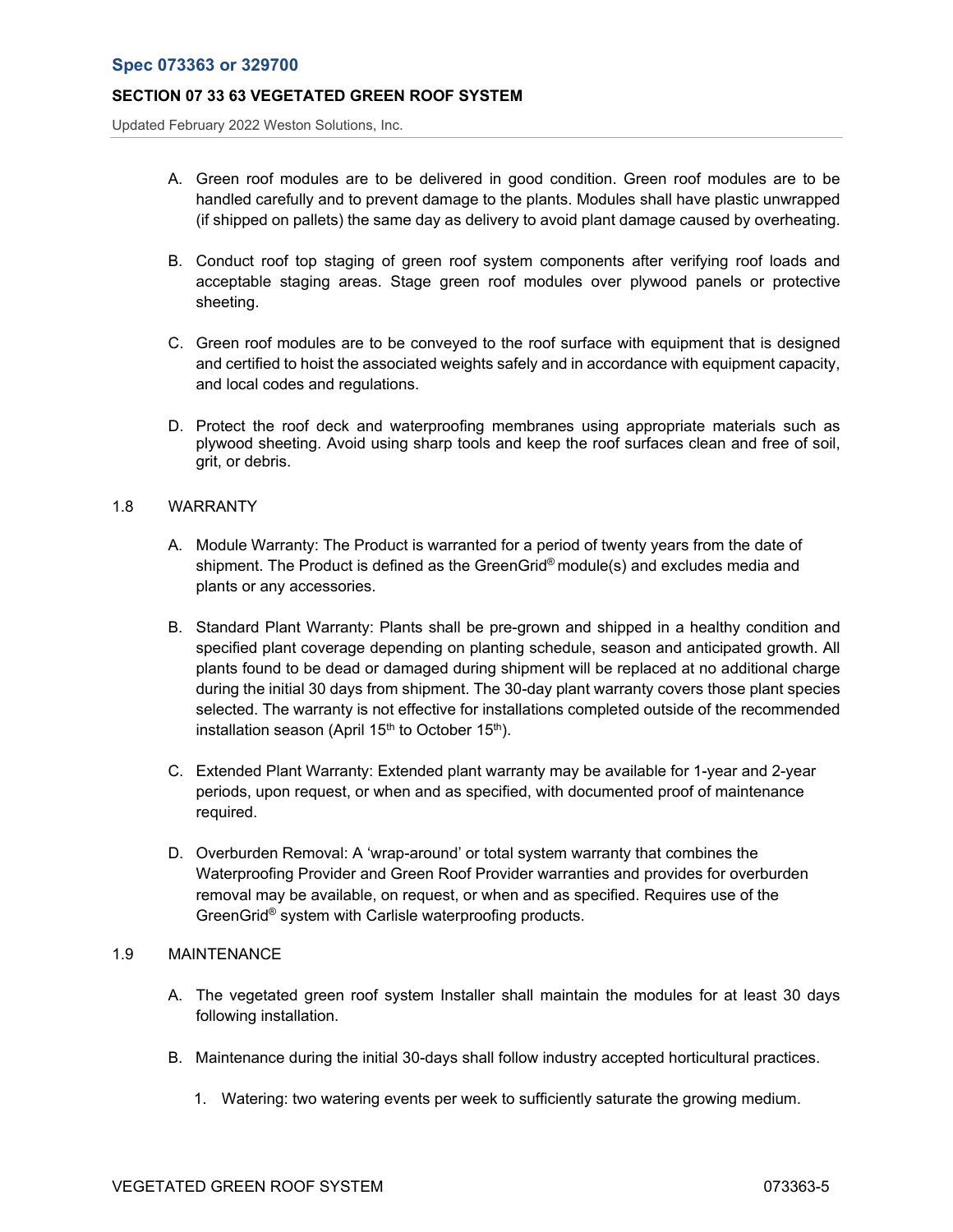# **Spec 073363 or 329700**

### **SECTION 07 33 63 VEGETATED GREEN ROOF SYSTEM**

Updated February 2022 Weston Solutions, Inc.

- 2. Provide spot weeding (by hand), as needed, to maintain plant health and prevent weed to flower and set seed, and to prevent woody plants to establish. Do not use any pesticides which include herbicides.
- 3. Repair, rework and replant, if necessary, areas where wash out caused erosion, and replace dead plants.
- C. Maintenance protocols:
	- 1. Provide the GreenGrid® maintenance guide and protocols to the Owner for extended maintenance of the green roof system.
	- 2. Provide a report(s) to the Owner outlining post-installation green roof conditions and observations about plant care and the initial maintenance period.

### **PART 2 - PRODUCTS**

### 2.1 GREENGRID® GREEN ROOF SYSTEM

- A. General: The green roof components for this system are specifically the GreenGrid<sup>®</sup> green roof system. The use of other products is not the responsibility of GreenGrid<sup>®</sup> and is expressedly disclaimed by the warranty. No substitutions allowed.
- B. Provided By: Weston Solutions, Inc. and GreenGrid Product Technical Information and Sales: (888) 404-4743 or www.greengridroofs.com

## 2.2 GREENGRID® COMPONENTS

- A. Modular Trays: The tray or module with built-in water retention and drainage channels shall eliminate the need for additional drainage material and root barriers, except where required by the Waterproofing Provider.
	- 1. Material: Modules are formed from 100% pre-consumer linear low density or medium density polyethylene. Protected with UV inhibitor and stabilizers. Black color. Thickness standards as follows:
		- a. Ultra-Extensive: 100 mil
		- b. Extensive: 100 mil
		- c. Semi-Intensive: 110 mil
		- d. Intensive: 110 mil
	- 2. Modules size (L x W): 2 ft. (60.96 cm) x 2 ft. (60.96 cm). Module outside diameter (OD) is +/- 1/8 inch (0.318 cm). Drainage clearance above roof surface 0.75-inch (1.91 cm). Depth of modules as follows:
		- a. Ultra-Extensive 2.75-inch (6.99 cm)
		- b. Extensive 4-inch (10.16 cm)
		- c. Semi-Intensive 6-inch (15.24 cm)
		- d. Intensive 8-inch (20.32 cm)
	- 3. Weight (bulk density at maximum water holding capacity) note may vary by region
		- a. Ultra-Extensive: 12 to 15 lbs/sf  $(58 \text{ to } 73 \text{ kg/m}^2)$
		- b. Extensive: 26 to 30 lbs/sf (126 to 147 kg/m<sup>2</sup>)
		- c. Semi-Intensive: 39 to 44 lbs/sf (190 to 215 kg/m<sup>2</sup>)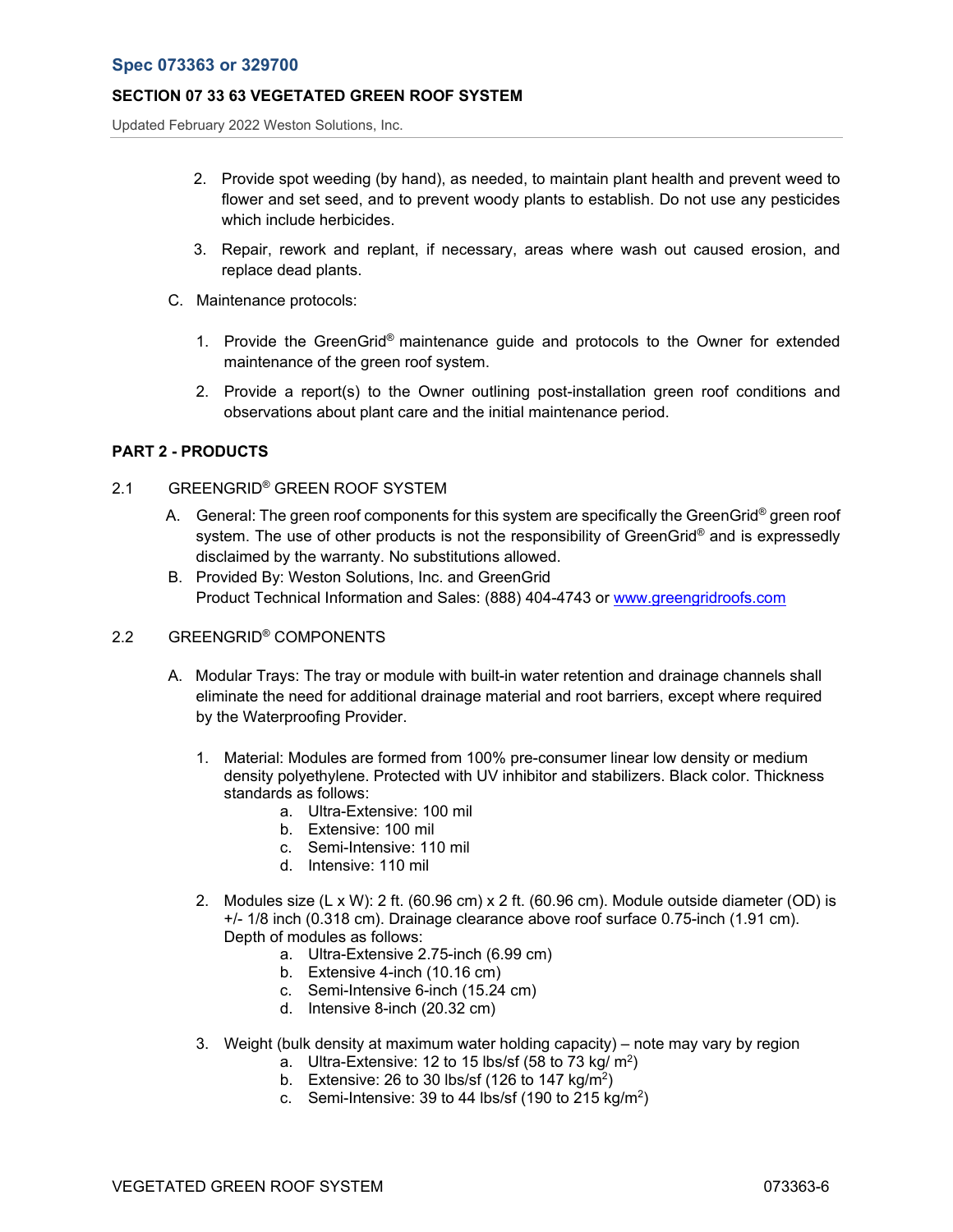Updated February 2022 Weston Solutions, Inc.

- d. Intensive: 52 to 60 lbs/sf (254 to 293 kg/m<sup>2</sup>)
- B. Growing Media or Substrate: Provide in accordance with ASTM references. Growing media is available in different blends based on geographic availability of resources and as follows:
	- 1. Shall be engineered light-weight materials consisting of inorganic aggregate and organic components blended to satisfy FLL guidelines.
	- 2. Blended media shall have high water holding capacity while maintaining air porosity within the growth media. Available in bulk and smaller 1.5 CF sacks.
	- 3. Custom blends may be available to meet project-specific requirements.
- C. Green Roof Vegetation (Plants):
	- 1. Vegetation shall be pre-grown and in healthy condition rooted in the modules prior to shipment and delivery in most cases. An alternative approach is noted below using sedum mat or tile. Vegetation shall be installed in accordance with the landscape design or GreenGrid® layout Drawing.
	- 2. Plant selection shall conform to the USDA Plant Hardiness Zone and classification. Refer to the Provider's technical bulletins and data. Plants shall be composed of drought resistant ground covers such as sedums, herbs, succulents, perennials and grasses. Plant varieties shall be suited to the local or regional climate and conditions. Horticulturalists and Landscape Architects can be helpful for consultation.
	- 3. Plant Density and Coverage: Plant stock and selection shall consider the timeframe for pregrowing and the percent of coverage desired at installation. A fully mature, pre-grown module typically requires 4 to 6 months of growing to attain 95% plant coverage or better upon delivery and installation. Shorter timeframes between ordering and installation will result in lower plant coverage. Non-groundcover plant types may also require more time to reach full coverage depending on planting density and starter size.
	- 4. Planting Methods
		- a. Pre-Grown at nursery: using cuttings, plugs, or pots, depending on plant type at planting density or spacing as shown on the Drawings.
		- b. Sedum Mat or Tile: Sedum mat or tile are grown to maturity and can be installed in modules at the nursery prior to shipping, or can be shipped to the work site and rooted in modules. Typically sedum mat is harvested in larger pieces similar to sod and then rolled for shipping. Mat can then but cut into sedum tile. Sedum tiles measure 2 square feet and typically weigh about 4.5 pounds. Sedum tile are pregrown using 12 or more sedums and rooted in the prefilled modules. Timeframe between ordering and installation can be shortened using sedum mat or tile.

# 2.4 GREEN ROOF ACCESSORIES

- A. Slip Sheet or Protection Layer: Protection slip sheet as recommended or approved by the waterproofing Provider for use during installation of the vegetated green roof modules. In the absence of a recommendation from the waterproofing Provider, we recommend using:
	- 1. Nonwoven needle-punched geotextile of 6 ounce/square yard (weight) in accordance with ASTM D5261. Geotextile manufactured for subsurface drainage and separation.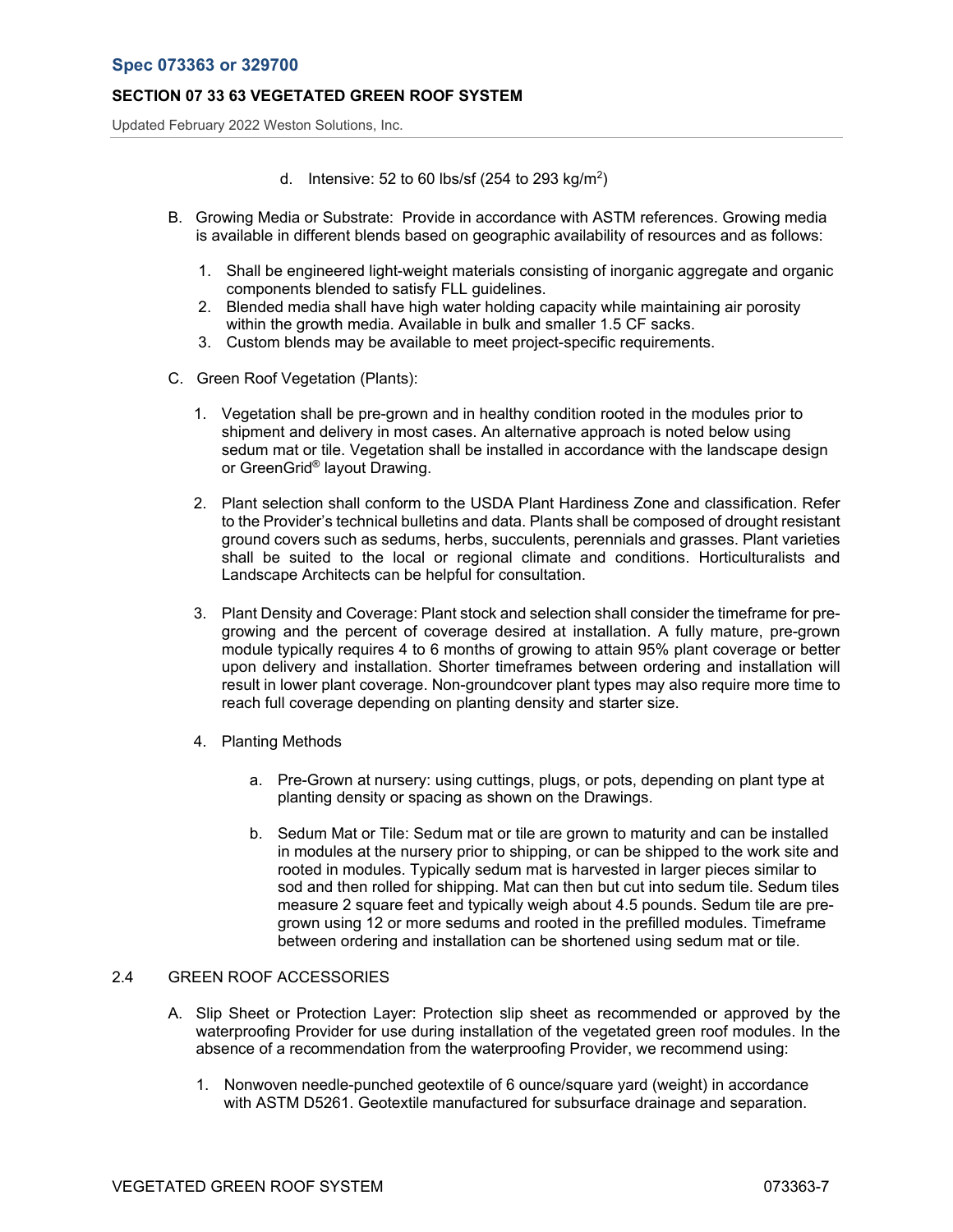Updated February 2022 Weston Solutions, Inc.

- B. Walkway Pavers (optional): Access to the green roof to conduct roof maintenance or if arranged as an accessible, garden-style roof can be accomplished using walkway pavers. Numerous options are commercially available such as:
	- a. Textured concrete pavers  $-2'x2'x2''$  precast concrete plaza pavers weighing approximately 18-25 psf with a minimum compressive strength of 6,500-8,500 psi. Available in several standard colors. Use a pedestal.
	- b. Brazilian hardwood ipe´ pavers (2'x2' squares). Use a pedestal.
	- c. Rubber pavers  $-$  (2'x 2' squares), many are manufactured from recycled rubber. Lay flat on roof surface (no pedestal).
- C. Module Connectors (optional): The modules can be interconnected, if desired, using nylon/plastic panel fasteners or zip ties. Small holes 0.25-inch (0.64 cm) can be drilled in the side of the modules to assemble fasteners.
- D. Polystyrene Insulation (optional): Used to taper uneven surfaces or build up underneath the green roof modules and provide support. Many products available from Insulfoam, Dow Roofmate, Foamular and others. Typical compressive strength of 40 psi, moisture resistant, closed cell expanded polystyrene with ¼-inch crossing drainage channels. Available in many board sizes, 4'x4', 2'x8' and 4'x8' and varying thicknesses.
- E. Irrigation (optional): If required, allow for drip irrigation lines to be inserted through an integrated irrigation channel in the module during installation. Drip irrigation lines can be installed on top of the pre-grown modules. Water shall be delivered directly and evenly to plants for uniform plant growth. Drip Lines for irrigation shall contain emitters on 12" spacing. Other pop-up sprinklers and spray systems are commercially available. Consult a qualified irrigation specialist to determine appropriate design, system details and configuration, materials and maintenance requirements.
- F. Edge Treatment (optional): Decorative edge treatment is available from Permaloc, or equivalent suppliers, in multiple sizes, and color for use as landscape edging around the perimeter of the vegetated green roof system in all depths.
- G. Stone Ballast (optional): Clean stone or 'river rock', nominal 1-1/2" diameter (#4) rounded stone can be used to infill around roof drains or along irregular-shaped areas.
- H. Drain Covers (optional): Stainless steel drain enclosure and cover to enclose roof drains. Provide standard 24-inch by 24-inch or custom sizes as necessary to fit roof drains and fit within modular green roof system. Drain covers shall have L-shaped tabs at the bottom edges to anchor beneath the modules.

# **PART 3 - EXECUTION**

# 3.1 INSTALLATION

- A. Qualified Installers including General Contractors, Roofing Contractors and Landscape Contractors can install the GreenGrid® system by following the Installation Guide. A preinstallation conference call/meeting may be appropriate for new Installers. Install the vegetated green roof system according to specifications, applicable codes and regulations.
- B. Safety: Installers are solely responsible to comply with all applicable safety and fall protection codes, laws and regulations as required by federal, state and local codes and regulations.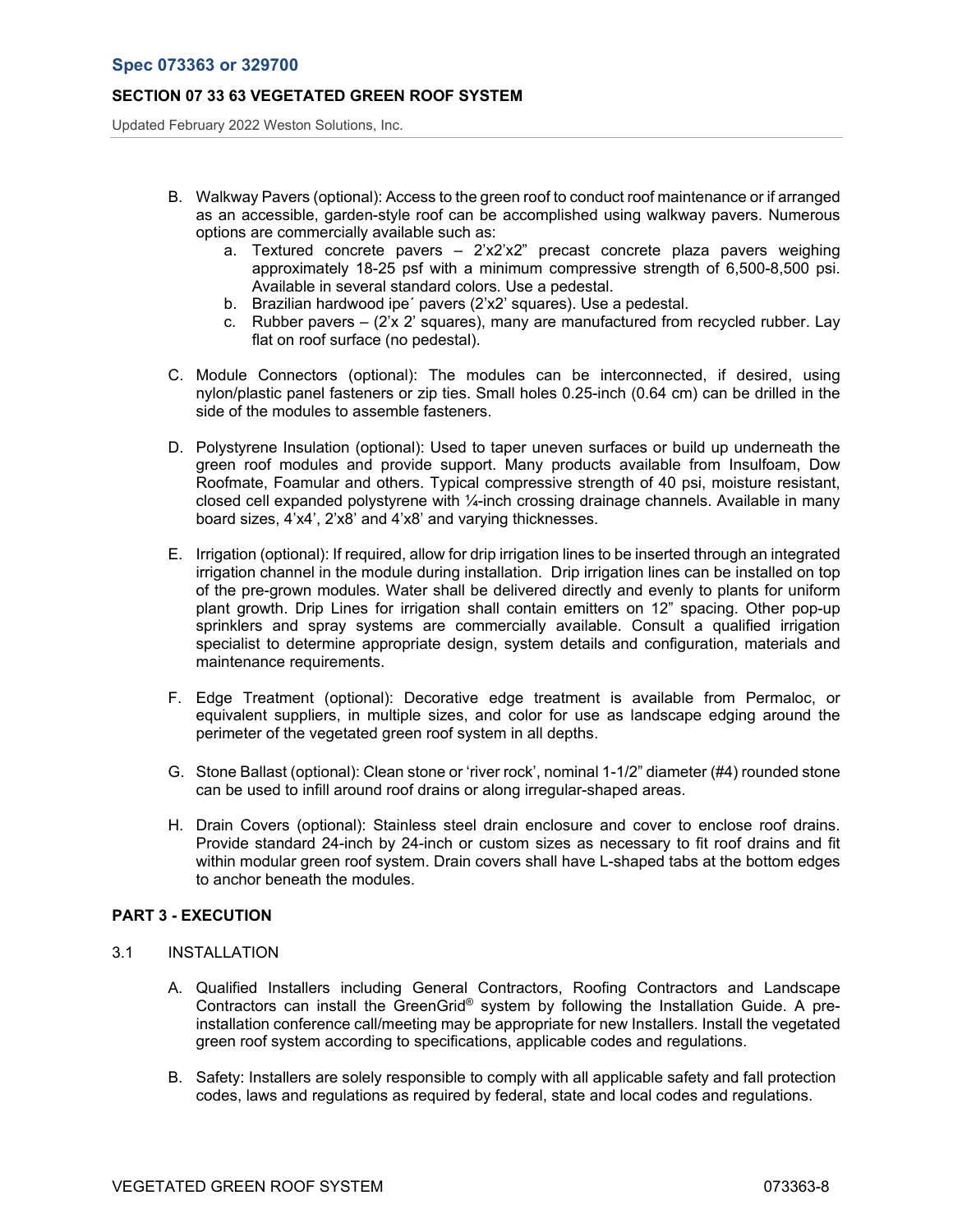Updated February 2022 Weston Solutions, Inc.

# 3.2 INSTALLATION SEASON

A. When plants are properly adapted and acclimated to the local weather conditions. In northern climates and unless otherwise permitted, modules shall be installed between April 15th and October 1st, except when temperatures are below 35° F. In more southern climates, the installation season will depend on seasonal weather conditions.

### 3.3 WORK AREA PREPARATION

- A. Prepare Surface:
	- 1. All surfaces to be smooth, free of debris, soil, and grit prior to placing modules. All surfaces shall be maintained clean and free of debris, soil, and grit during installation. Never walk upon such materials as they may damage waterproofing membrane. If required, clean the surface as recommended by Waterproofing Provider.
- B. Protect Roof Surface and Structures:
	- 1. Traffic over the working area shall be restricted and controlled to qualified personnel only. Provide safety signage, barriers and safety equipment, as appropriate.
	- 2. Protect heavily traveled areas or use protected layers during mobilization of materials and equipment to the work area, as recommended by the Waterproofing Provider.
	- 3. Prevent materials from entering and clogging roof drains and conductors and from spilling or migrating onto surfaces of other construction.
- C. Inspect the Work Area
	- 1. Perform a pre-installation inspection of the work areas.
	- 2. Install slip sheet or protection layer above the roof membrane waterproofing in accordance with manufacturer's guidance. The roof surface shall be smooth, free of debris and grit before installing a slip sheet or protective layer.
	- 3. Perform module installation only after appropriate roof waterproofing system has been installed, tested for leaks, and certified to be ready for installation of green roof system. Verify that roof assembly is watertight and free draining.

#### 3.4 INSTALLING GREEN ROOF MODULES

- A. Handle the modules with care. Do not drop, kick or point-load the modules during installation.
- B. Place modules above the slip sheet or protective layer in accordance with the landscape design or layout Drawing. Modules shall be placed in straight rows, positioned tight beside each module and in proper orientation according to the landscape design.
- C. After installation, modules shall be immediately watered so as to thoroughly moisten growing media throughout. Water shall be free of substances harmful to plant growth.
- D. Do not install modules directly in low sections of roof where water ponds or where modules will block flow of drainage, or on saturated roof surface or during freezing weather conditions.